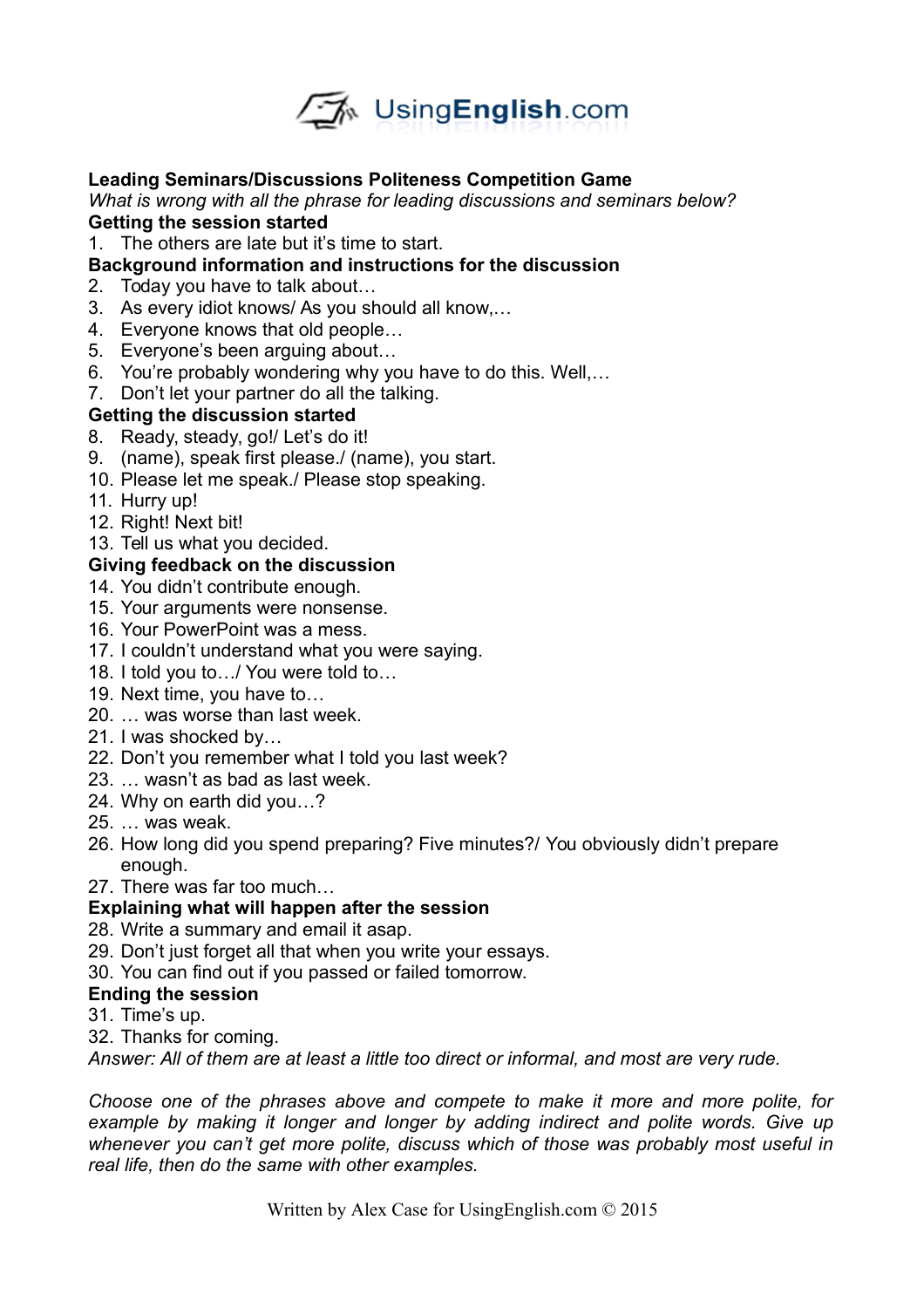

### **Suggested words to add**

*You can use words from below to help with the task above. Some sentences above can take more than one word from below and others don't need any. Some words below can be used in more than one place above.* 

- a bit
- a few
- a moment
- at least
- at this stage
- attempt
- better
- $\bullet$  can
- $\bullet$  could
- don't know
- $\bullet$  excuse
- guess
- hope
- **•** hopefully
- $\bullet$  I'd like
- $\bullet$  if
- in terms of
- $\bullet$  just
- let's
- **•** majority
- maybe
- might
- most
- much
- no real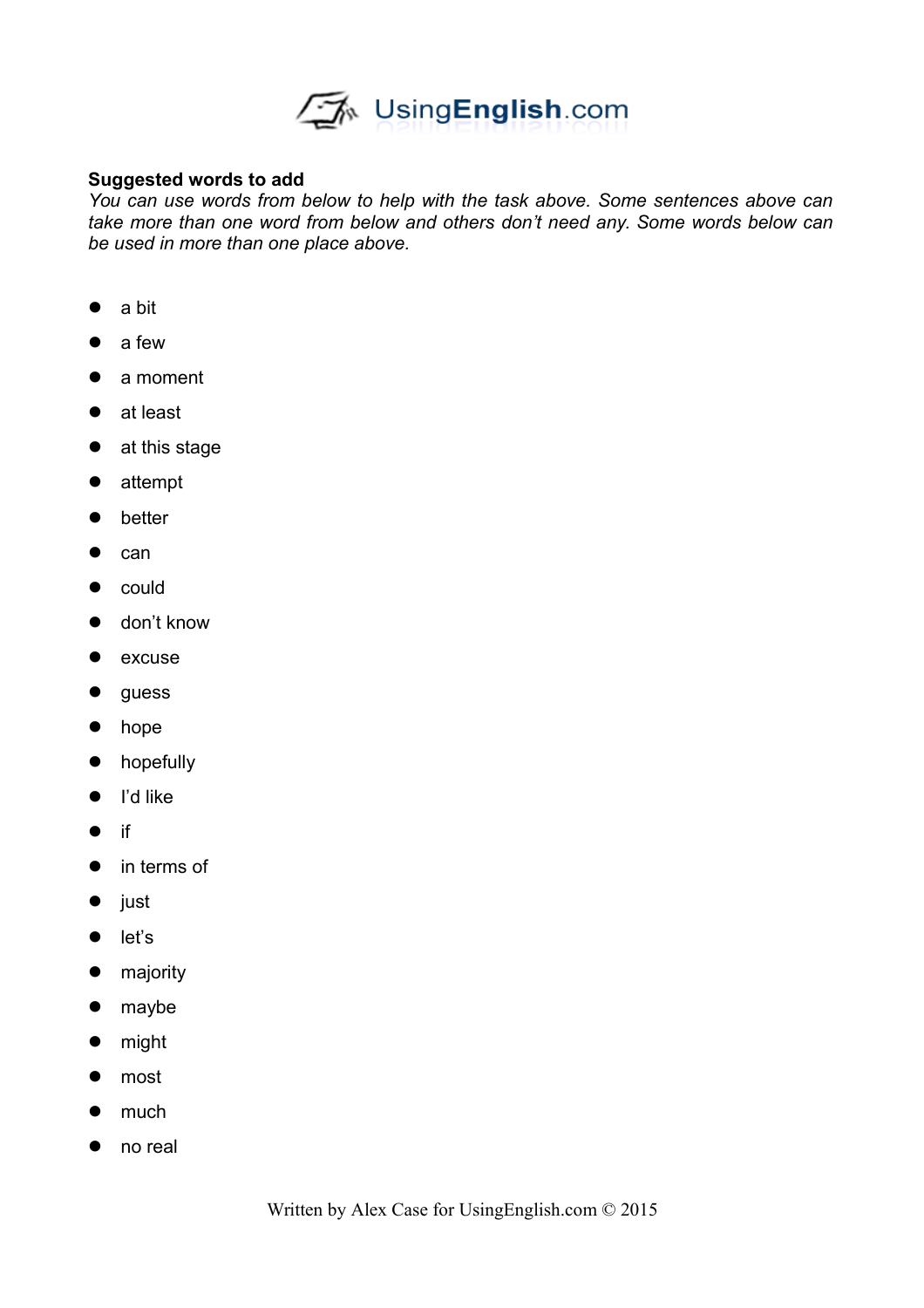

- not as
- not completely
- not enough
- not quite
- not really
- not very
- please
- probably
- quite a lot
- rather
- seem
- **•** should
- some
- **•** sorry
- we
- well
- would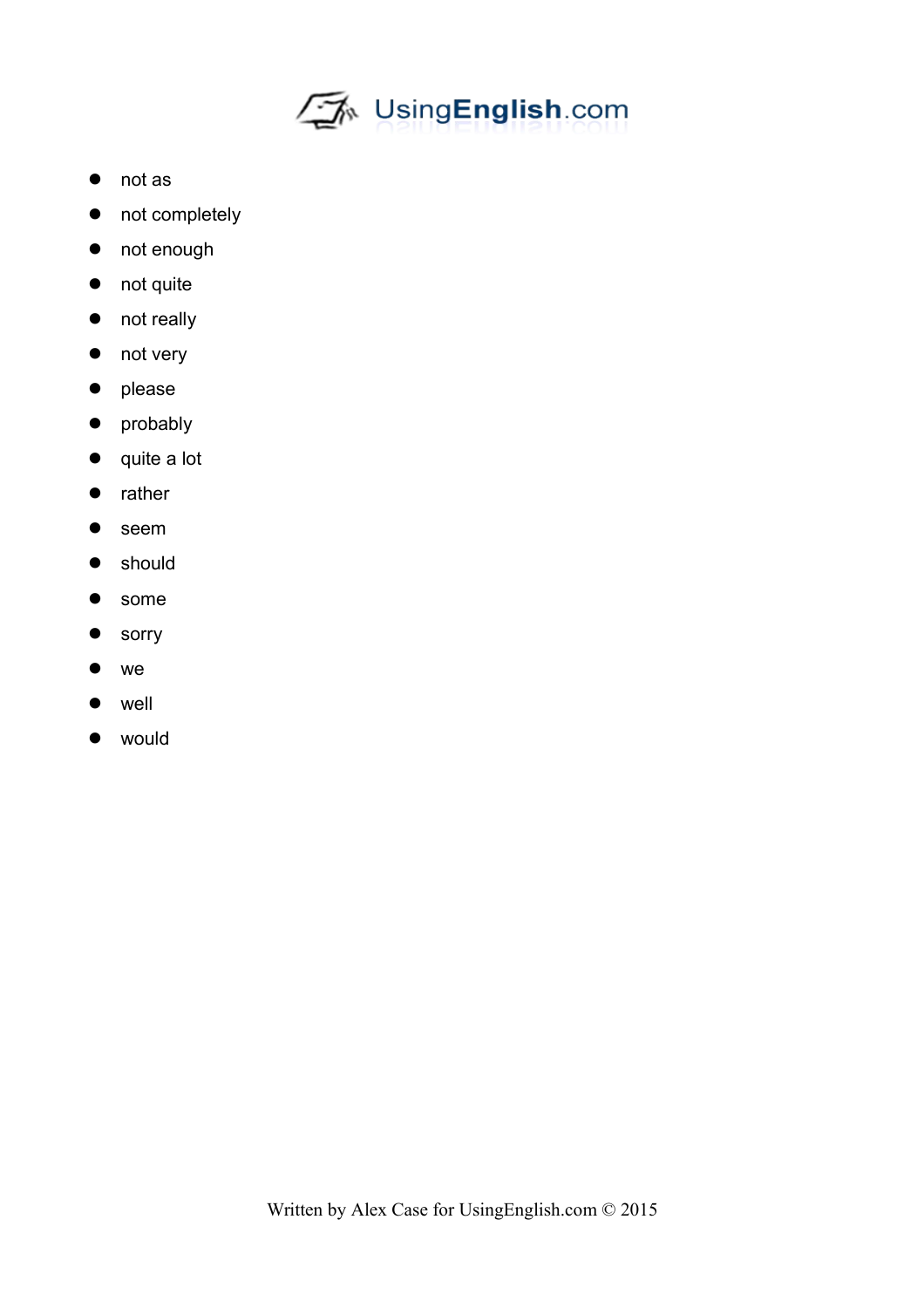

# **Suggested answers**

# **Getting the session started**

1. The others are late but it's time to start. - Well, there are still a few people missing but I guess we should start.

## **Background information and instructions for the discussion**

- 2. Today you have to talk about… The topic of today's session is…/ We're going to talk about…/ What I'd like to discuss is…
- 3. As every idiot knows/ As you should all know,… As you might already be aware,…/ I guess at least most of you already know…
- 4. Everyone knows that old people… It is commonly thought that the majority of people over retirement age…
- 5. Everyone's been arguing about… Recently, there has been quite a lot of controversy about
- 6. You're probably wondering why you have to do this. Well,… The reason I want to discuss this is to…/ Through this discussion I hope you can…
- 7. Don't let your partner do all the talking. Please make sure that you all contribute equally to the discussion.

## **Getting the discussion started**

- 8. Ready, steady, go!/ Let's do it! So, as I explained, let's begin by...
- 9. (name), speak first please./ (name), you start. (name) maybe we can start off by hearing your views./ would you like to kick off?
- 10. Please let me speak./ Please stop speaking. Sorry for interrupting, but…/ Can I stop you there and…?/ Sorry for not letting you finish, but…/ Could I interrupt you for just a moment?/ Before you go on, can we…?/ Excuse the interruption, but…/ Before you continue,…
- 11. Hurry up! Quickly finish that stage and then…/ Just one minute left before you need to…
- 12. Right! Next bit! Moving onto…/ We seem to have finished that stage, so…/ Turning to…/ If no one has anything (else) to add at this stage,…/ It's (about) time to…
- 13. Tell us what you decided. Could you tell us what your group decided?/ Can you report back on your decision?

# **Giving feedback on the discussion**

- 14. You didn't contribute enough. You could have contributed a bit more.
- 15. Your arguments were nonsense. I couldn't make much sense of your arguments./ The arguments weren't very coherent.
- 16. Your PowerPoint was a mess. You could work on your PowerPoint a bit more.
- 17. I couldn't understand what you were saying. I had some problems following you.
- 18. I told you to…/ You were told to… I don't know if you remember, but the instructions were to…
- 19. Next time, you have to… Next time, make sure that you…/ Please make an effort to…/ Make a note to…/ You should consider…/ I would recommend…
- 20. … was worse than last week. … wasn't quite as good as last week./ If anything,… was better last week.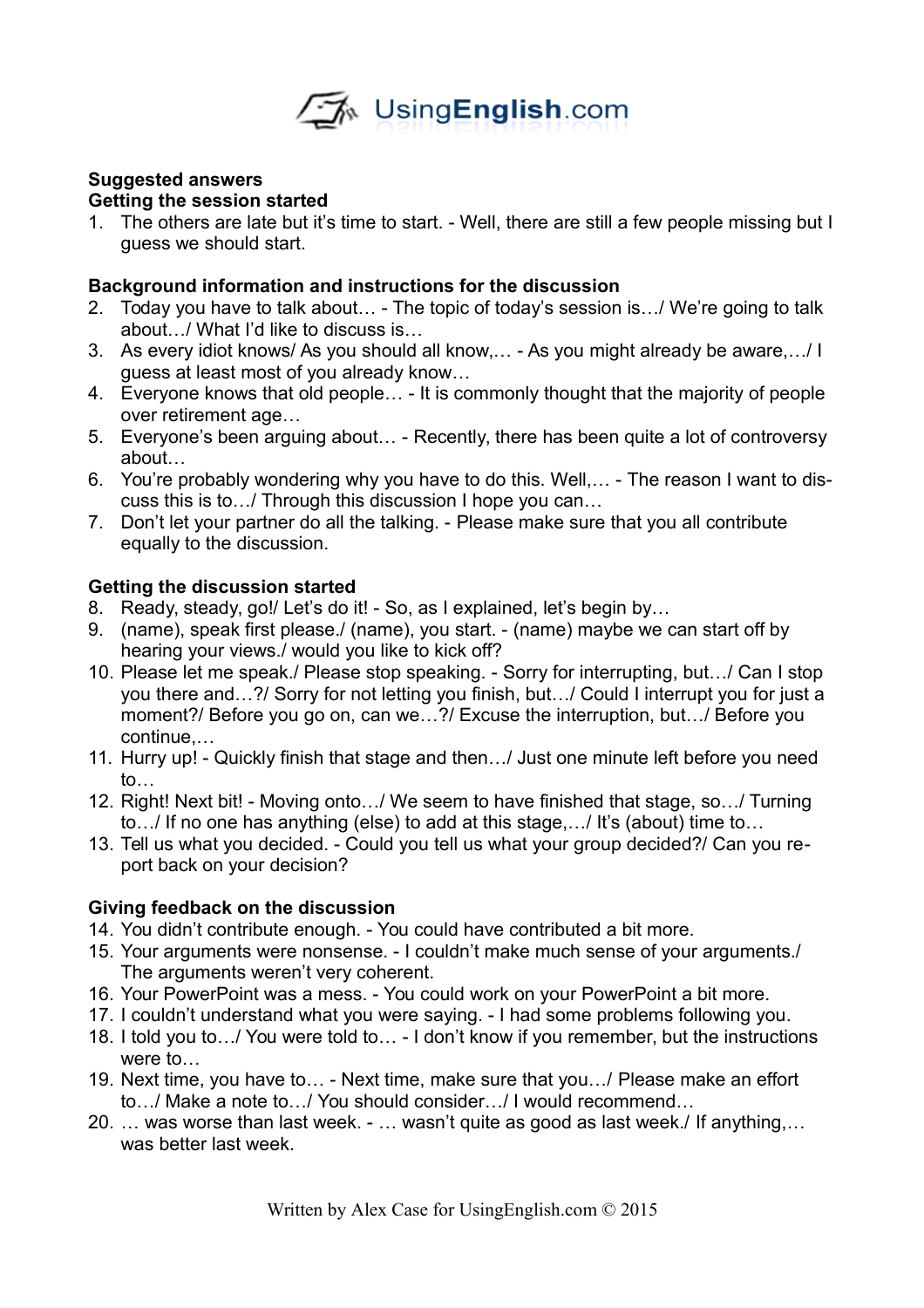

- 21. I was shocked by… I was rather disappointed to see that…/ … wasn't really what I had expected.
- 22. Don't you remember what I told you last week? If you think back to your feedback after the last session…/ You might remember that…/ As I instructed, you…/ Your instructions were…
- 23. … wasn't as bad as last week. You'd really improved…
- 24. Why on earth did you…? There was no real need to…
- 25. … was weak. … wasn't very strong.
- 26. How long did you spend preparing? Five minutes?/ You obviously didn't prepare enough. - You don't seem to have prepared enough.
- 27. There was far too much… It might have been better with less…

### **Explaining what will happen after the session**

- 28. Write a summary and email it asap. Please write a summary of your position and email to me by midday on Friday.
- 29. Don't just forget all that when you write your essays. Please use what you have learnt today when you write your essays on the topic.
- 30. You can find out if you passed or failed tomorrow. Your marks will be posted on the noticeboard outside my office.

### **Ending the session**

- 31. Time's up. We seem to have run out of time, so we'll have to leave the discussion there.
- 32. Thanks for coming. Thanks for all your great contributions today.